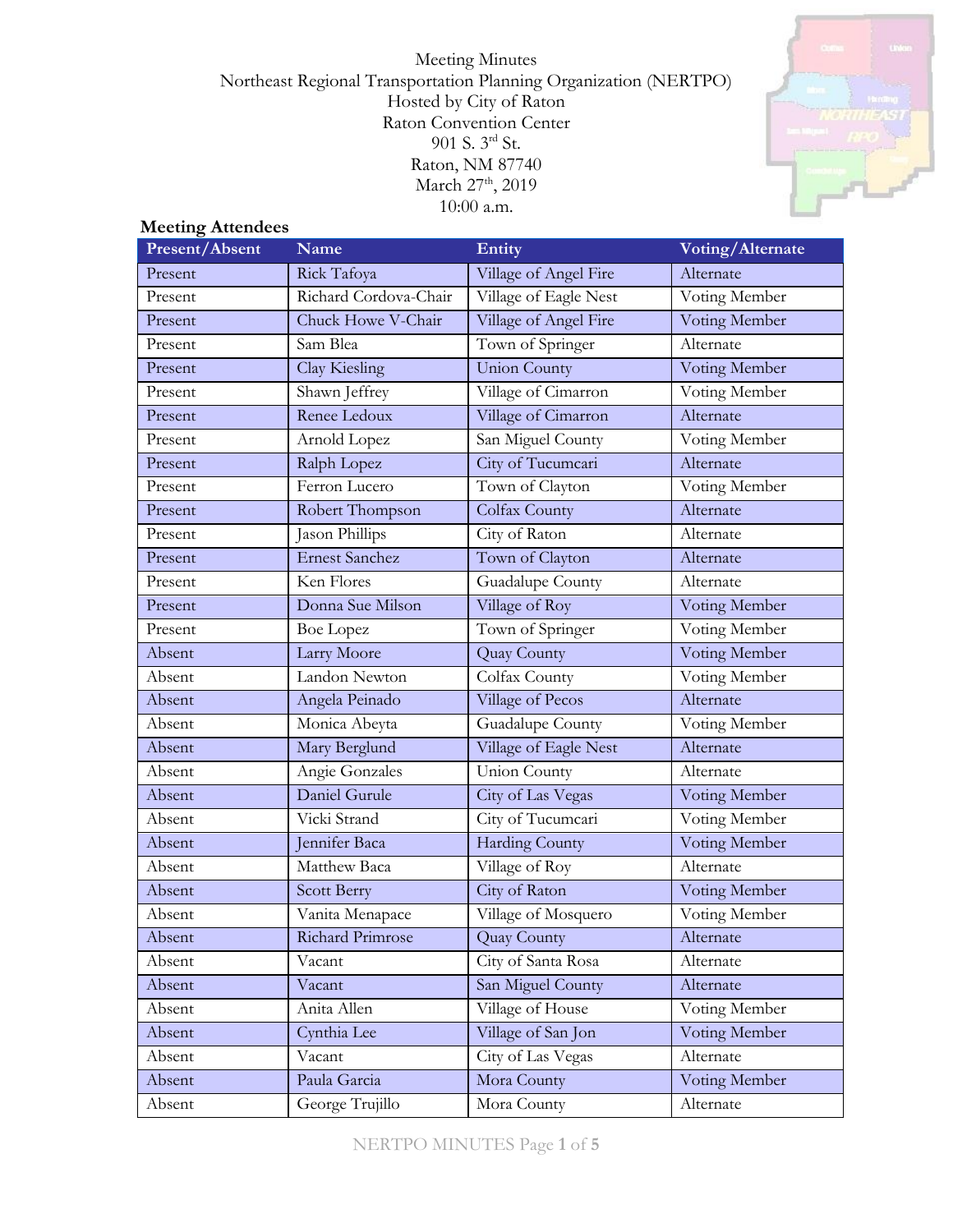|        |                       |                        |               | Uniter  |
|--------|-----------------------|------------------------|---------------|---------|
| Absent | Pedro Laumbach        | <b>Harding County</b>  | Alternate     |         |
| Absent | Connie Cook           | Village of Mosquero    | Alternate     |         |
| Absent | Sherwin W. Martin     | Village of House       | Alternate     | Hondrig |
| Absent | Wade Lane             | Village of San Jon     | Alternate     |         |
| Absent | Lee Dixon             | Village of Des Moines  | Voting Member |         |
| Absent | Scott Warner          | Village of Des Moines  | Alternate     |         |
| Absent | Telesfor Benavidez    | Village of Pecos       | Voting Member |         |
| Absent | Diane Brown           | Village of Folsom      | Voting Member |         |
| Absent | Mike Schoonover       | Village of Folsom      | Alternate     |         |
| Absent | Mignon Saddoris       | Village of Grenville   | Voting Member |         |
| Absent | Lynn Wiseman          | Village of Grenville   | Alternate     |         |
| Absent | Larry Wallin          | Village of Logan       | Voting Member |         |
| Absent | <b>Russell Feerer</b> | Village of Logan       | Alternate     |         |
| Absent | Joseph Romero         | City of Santa Rosa     | Voting Member |         |
| Absent | Don Flynn             | Village of Maxwell     | Voting Member |         |
| Absent | Joanna Taylor         | Village of Maxwell     | Alternate     |         |
| Absent | Laudente Quintana     | Village of Wagon Mound | Voting Member |         |
| Absent | Nora Sanchez          | Village of Wagon Mound | Alternate     |         |

# **New Mexico Department of Transportation (NMDOT) and Planners**

| John Herrera –      | Local Government Road Fund (LGRF) Coordinator for District IV    |
|---------------------|------------------------------------------------------------------|
| Heather Sandoval -  | <b>Assistant District Engineer</b>                               |
| Joseph Moriarty -   | Planning Liaison                                                 |
| Dennis T. Salazar – | NERTPO Planner/Program Manager for the North Central New Mexico  |
|                     | Economic Development District (NCNMEDD)                          |
| Vincent M. Soule –  | NERTPO Planner/Program Manager for the Eastern Plains Council of |
|                     | Governments (EPCOG)                                              |
|                     |                                                                  |

# **Guests**

| Joe Keily -      | Ports to Plains        |
|------------------|------------------------|
| Frank Maestas -  | Mora County            |
| Sandy Garcia -   | Village of Angel Fire  |
| Karen Gates -    | Village of Maxwell     |
| Sarah Arias -    | Town of Springer       |
| Roy Fernandez -  | Colfax County          |
| Janice Maestas - | Mora County            |
| Neil Segotta -   | Mayor of City of Raton |
| Ray Mondragon -  | <b>EPCOG</b>           |
| Ethan Fuchs -    | City of Santa Rosa     |
| Larry Marquez -  | City of Raton          |
| David Gallegos - | City of Raton          |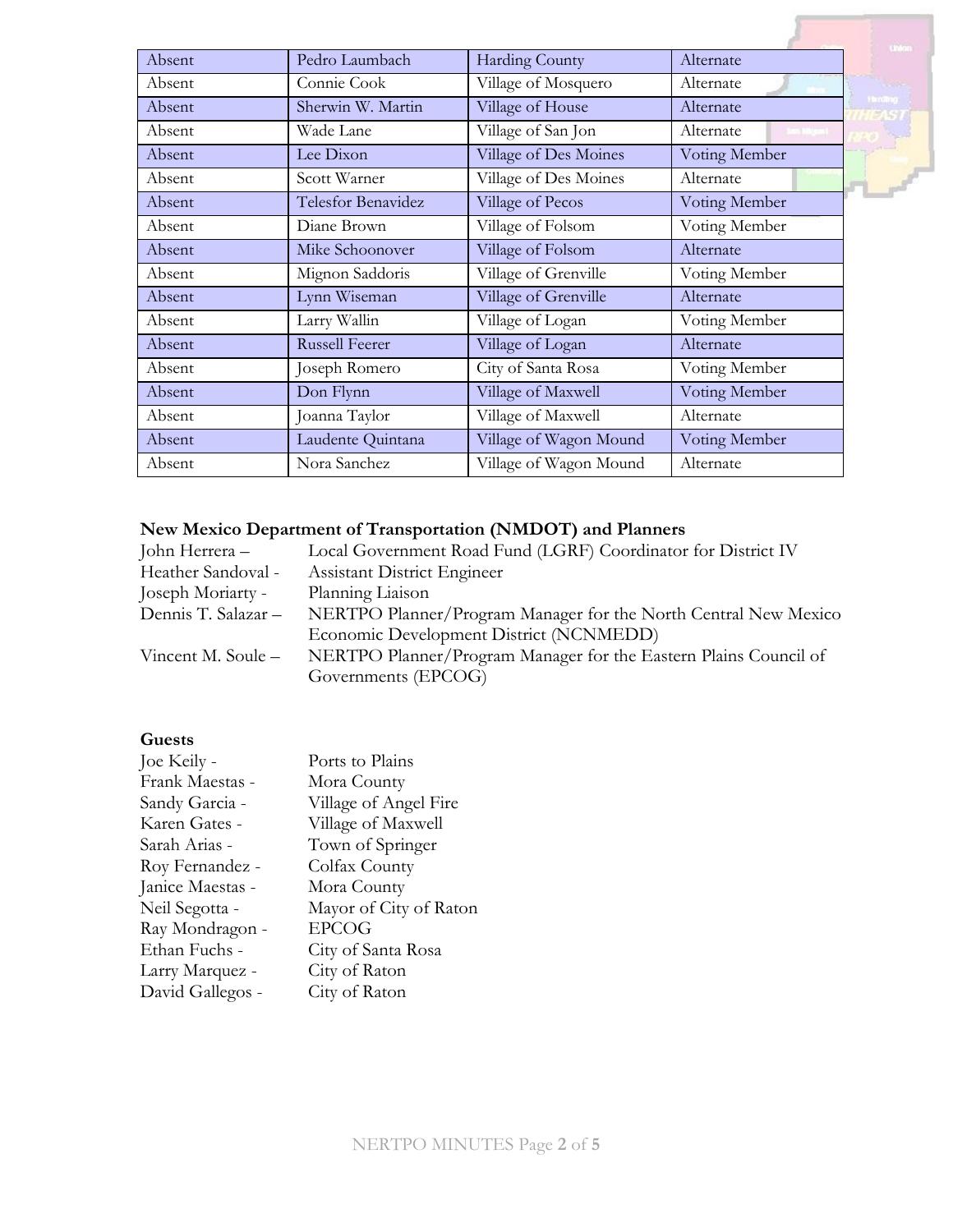### **I. Call to Order**

The Meeting was called to order at 10:04 AM by Mayor of Eagle Nest, Chairman Richard Cordova.



### **II. Pledge of Allegiance/New Mexico State Flag**

The Pledge of Allegiance and the salute to the New Mexico State Flag was led by Vice Chairman Chuck Howe.

#### **III. Welcome**

Chairman Cordova welcomed everyone to our NERTPO meeting which was hosted by City of Raton. Chairman Cordova asked Mayor Neil Segotta from City of Raton to say a few words and official welcome to City of Raton.

#### **IV. Approval of Agenda**

Motion to approve agenda: Arnold Lopez – San Miguel County Second: Jason Phillips – City of Raton No opposition was voiced. Motion carried.

### **V. Approval of Minutes** (February 27th, 2019- City of Raton)

Motion to approve the minutes as presented: VC Chuck Howe – Village of Angel Fire Second: Ralph Lopez – City of Tucumcari No opposition was voiced. Motion carried.

#### **VI. Discussion: NMDOT District IV Updates:** (John Herrera, NMDOT)

Mr. John Herrera spoke about the LGRF FY-19 and gave direction to members as to what needs to be done next. Mr. Herrera gave a brief update on Capital Projects and reminded everyone that it needs to be added into the CPMS on a regular basis. If anyone requests any specific information Mr. Herrera advised to contact him via phone or email. Mr. Herrera was available to answer questions for the Board and those in attendance.

Ms. Heather Sandoval spoke about upcoming projects and advised there is additional funding from the Legislature and is currently working on top two priorities. Ms. Sandoval was available to answer questions for the Board and those in attendance.

Mr. Joseph Moriarty, NMDOT Planning Liaison advised of upcoming trainings regarding T/LPA Handbook. Mr. Moriarty also advised that there is an enhanced version of the handbook on the NMDOT Website. Anyone that has projects in the STIP or are applying for Federal Funding should attend one of these upcoming trainings. Mr. Moriarty was available to the Board and those in attendance with any questions.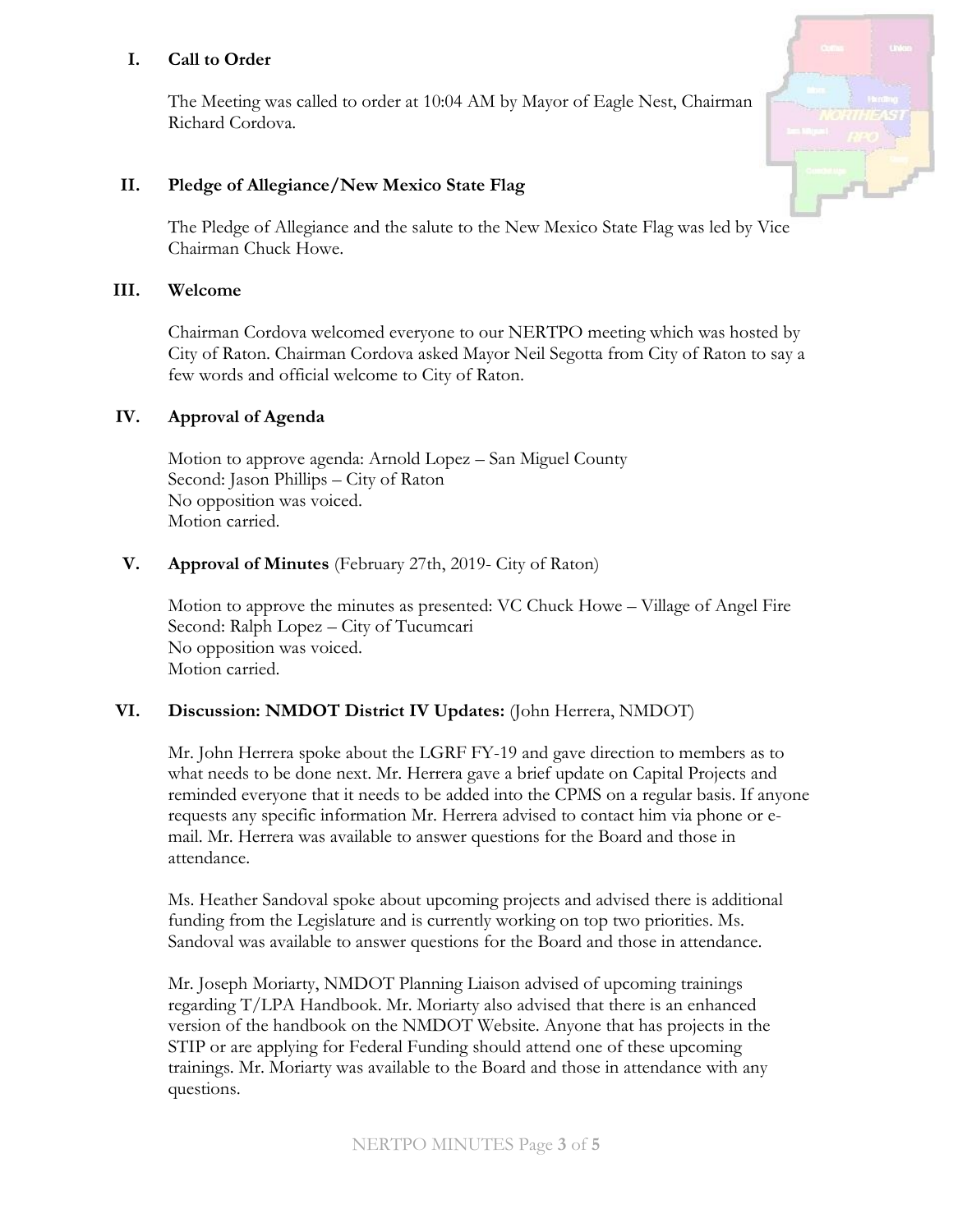### **VII. Presentation: Ports to Plains (**Mr. Joe Kiely – VP of Operations**)**

Mr. Joe Kiely gave a slideshow presentation regarding "Ports to Plains". Once the presentation was over Mr. Kiely had a question and answer period with members of the board. Mr. Kiely advised that if requested he will send the presentation slide-show via e-mail. The "Ports to Plains" presentation will also be available if requested.

#### **VIII. Discussion:** Project Status Update (Local Government Members)

Chairman Cordova called on the NERTPO Membership to give updates regarding their respective communities on an individual basis. Chairman Cordova called on Members around the room to give a brief update regarding their respective communities.

#### **IX. NERTPO Planners/Program Managers Report:** (Vincent M. Soule and Dennis T. Salazar)

Vincent M. Soule and Dennis T. Salazar gave respective updates about what is going on at EPCOG and NCNMEDD.

Mr. Salazar let the Board know that Mr. Thomas Garcia is still currently the Interim Executive Director at NCNMEDD and there may be an announcement soon regarding the next NCNMEDD Executive Director. Mr. Salazar advised that there will be more updated information as he gets it. Mr. Salazar also advised that NMDOT RTPO Liaison Joseph Moriarty will be at the NCNMEDD Offices on April16th conducting their Annual Quality Assurance Review (QAR).

Mr. Soule gave an update regarding ICIP upcoming trainings and gave the Board a list of Trainings coming up in specific areas, Mr. Soule also advised that if there is any further inquiries the Board may want to contact Carmen from DFA-Local Government. Mr. Soule also advised that the planners are currently working with LTAP to hold future trainings for the NERTPO Membership, the topic of Grant Writing is a possibility for our next meeting in April. Mr. Soule advised that the Planners will continue to work with Ms. French from LTAP regarding consistent future trainings on various topics. Mr. Soule and Mr. Salazar urged the Board to give feedback on topics that could be covered for future trainings.

Mr. Soule turned the floor over to EPCOC Economic Development Manager Raymond Mondragon to speak about results from this past legislative session, capital outlay and Broadband. Mr. Mondragon also advised everyone that he is the NM-IDEA Board President and spoke about the upcoming conference. Mr. Mondragon was available to answer questions from the Board and those in attendance.

Mr. Soule and Mr. Salazar advised Chairman Cordova and Board Members that they are available to assist with any questions or clarification needed.

#### **X. New Business:**

No New Business to update.